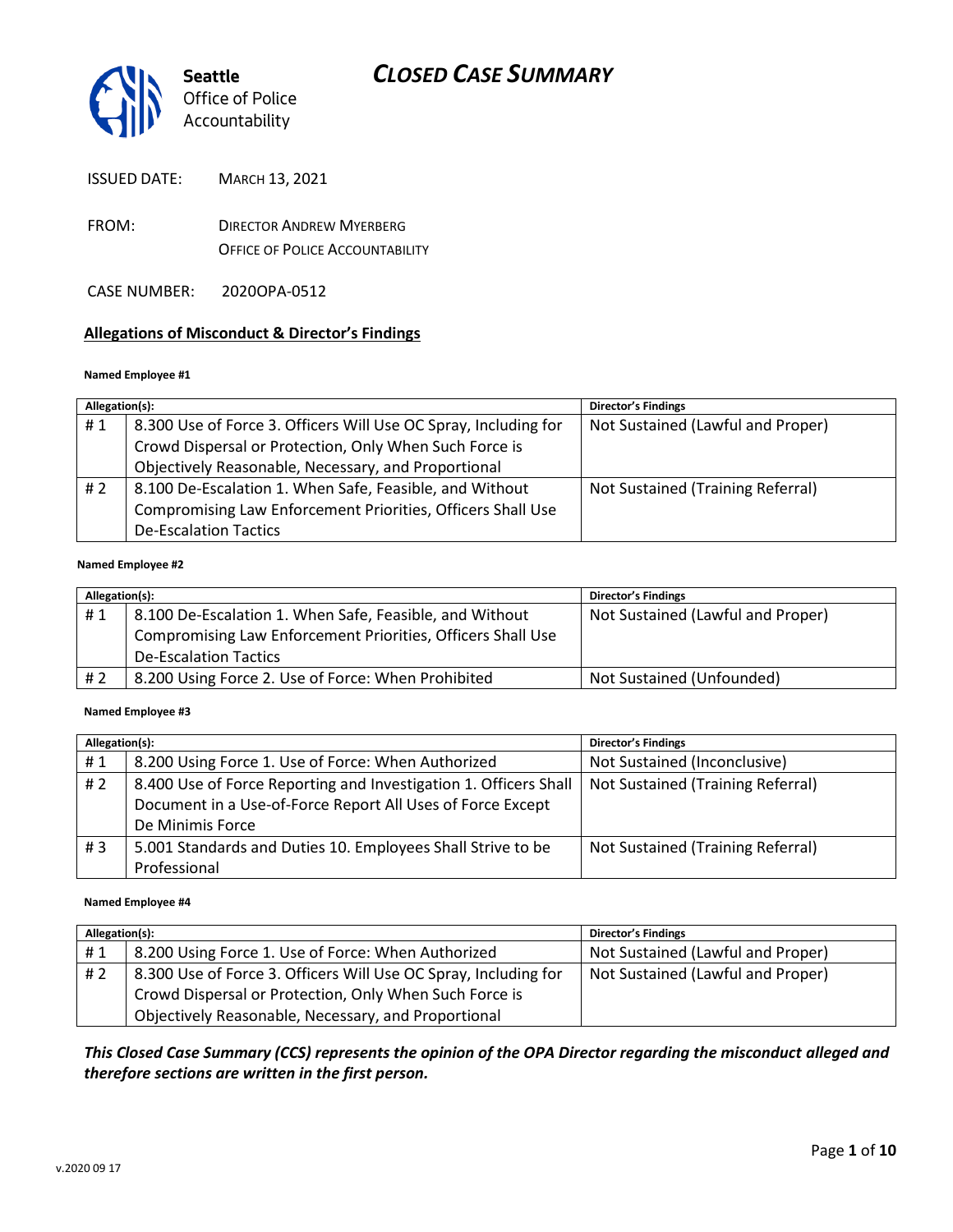

OPA CASE NUMBER: 2020OPA-0512

### **EXECUTIVE SUMMARY:**

Several Complainants alleged that the Named Employees engaged in excessive force during an incident in Cal Anderson Park.

### **SUMMARY OF INCIDENT:**

The incidents at issue occurred in the Cal Anderson Park area. During this time, there were many protests following the killing of George Floyd by a Minnesota police officer. As a result, there was tension between officers and members of the public, especially in the Capitol Hill neighborhood, including Cal Anderson Park.

### **I. Narrative of Incident**

Named Employee #1 (NE#1) arrived at Cal Anderson Park to locate a felony property damage suspect (Subject #1). At that time, officers had been given verbal instructions not to enter the park alone. Instead, officers were instructed to enter in units with a formulated plan to follow. Once NE#1 contacted Subject #1, a crowd formed around them. A "Help the Officer" was broadcast over the radio, which led other available officers to respond to the park. As officers arrived, the crowd became larger and more hostile. During that time, several arrests were made. Other officers tried to keep members of the crowd from encircling the officers that were making arrests and the officers who were trying to escort the felony property damage suspect out of the park. These events led to the allegations at issue.

### **a. Body Worn Video**

Body Worn Video (BWV) showed Named Employee #1 (NE#1) riding on his bike. He asked a patrol car for a description of Subject #1, who he was told was in Cal Anderson Park. NE#1 rode into the park by himself. NE#1 made contact with Subject #1 and a crowd of protestors formed around him. At that time, the "Help the Officer" broadcast was issued over the radio.

Other officers arrived to help NE#1 escort the suspect out of the park, but they were impeded by the crowd of protestors. As the crowd encircled the officers and Subject #1, the video showed Subject #1 collapse onto the sidewalk from an apparent seizure. Officers tended to Subject #1 while other officers, including NE#1 tried to keep the crowd back.

To the side of NE#1, a scuffle broke out as officers took an individual to the ground to make an arrest. Officers yelled at the members of the crowd to "move back." NE#1 pepper sprayed three individuals: one person who was standing and beginning to turn away from the officers on the ground, one person who was kneeling on the ground near the officers, and one person who was standing next to the kneeling individual. The spray lasted for less than a second each, and the three individuals each backed away. After that, NE#1 stood by with other officers to control the crowd.

Named Employee #2 (NE#2) arrived at the park with another officer to locate Subject #1. As NE#2 entered the park, she was confronted by an individual, referred to here as Subject #2, who was yelling profanity at her. As Subject #2 approached NE#2, NE#2 pushed Subject #2 with two hands in their chest, telling them to get out of her face. NE#2 then made contact with Subject #1 and tried to escort him out of the park, at which point he collapsed onto the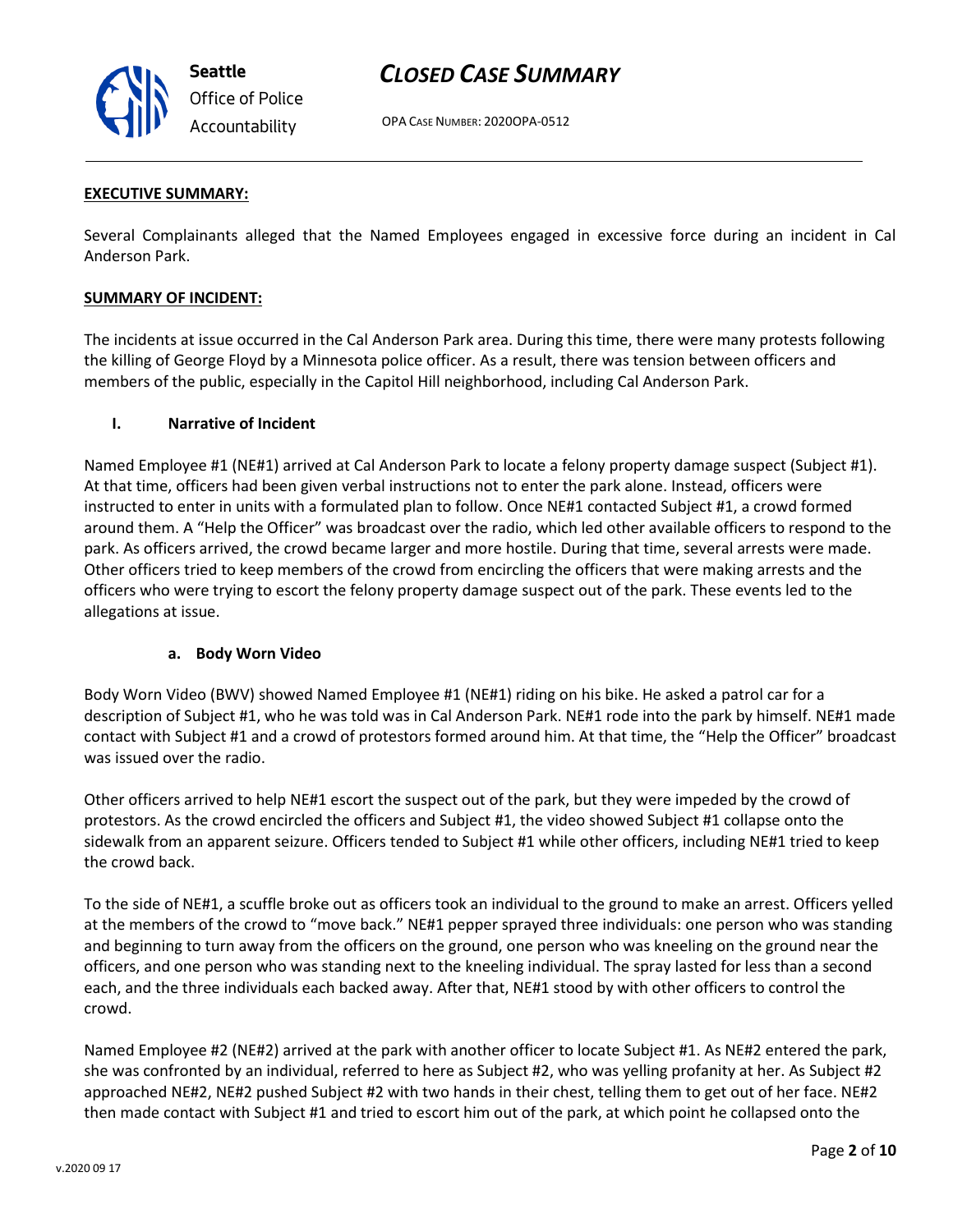

OPA CASE NUMBER: 2020OPA-0512

sidewalk, as detailed above. NE#2 remained with Subject #1 to keep him conscious until the Seattle Fire Department (SFD) arrived. Given the size of the crowd, SFD could not enter the park, so the officers eventually transported Subject #1 out of the park to meet SFD on the street.

Named Employee #3 (NE#3) arrived at the park after a crowd had formed around the officers. The group of officers to the side of NE#1 were making the arrest on the ground. NE#3 saw an individual – Subject #2 – on the ground with a black object in their hand. NE#3 kicked at Subject #2's hand to try to dislodge the object, but BWV did not capture whether or not contact was made with Subject #2 or their hand. After that, NE#3 stood by to prevent the crowd from interfering with the officers who were helping Subject #1, who had collapsed onto the sidewalk at that point.

N#3 left the park briefly and then reentered. He saw an individual challenging another officer and yelling at him. NE#3 grabbed the individual from behind and pushed him off the sidewalk onto the grass. NE#3 pushed another individual who was in the way and yelled at her to get back. He further yelled: "That's what I fucking thought. Get back." NE#3 stood security again and did not interact with the crowd for the remainder of the incident.

Named Employee #4 (NE#4) arrived at the park when Subject #2 was yelling at NE#2. NE#4 attempted crowd control near the group of officers. NE#4 pointed her taser at several people and directed them to "get back." At one point, NE#4 pulled Subject #2 by the shirt when they were near the group of officers. NE#4 briefly went out to her car, and as she re-entered the park a woman tried to get in her way; NE#4 yelled at her to "get out of the fucking way." She used pepper spray on the woman, which made the woman back away.

### **b. Twitter Video**

A video was posted to Twitter of part of the incident. It showed an officer entering the frame and appearing to kick at an individual on the ground. Based on BWV, the individual and officer were confirmed to be Subject #2 and NE#3. There was a group of officers making an arrest on the ground, which blocked NE#3's foot, so it is unclear whether he made contact with Subject #2. However, Subject #2 appeared to roll to the side after NE#3 kicked out his leg. The Twitter post showed the video in full speed as well as in slow motion.

### **II. Named Employee Interviews**

### **a. Named Employee #1**

When interviewed, NE#1 said he entered the park to locate a property damage suspect – Subject #1 – and did so by himself. He believed that any officer presence in the park could have led to escalation, regardless of the number of officers. He further stated that his use of pepper spray was in defense of other officers who were making an arrest on the ground. He recalled that three members of the crowd approached the officers on the ground, ignoring orders to move back. NE#1 made the decision to spray each of the three individuals for less than one second each, which he believed was effective because the individuals left the area thereafter. He did not think he had another reasonable alternative given that he was one officer facing three approaching individuals.

### **b. Named Employee #2**

NE#2 stated she entered the park to locate Subject #1 because she had probable cause to make an arrest for felony property damage. NE#2 said that she had an interaction with Subject #2 the day before the incident. According to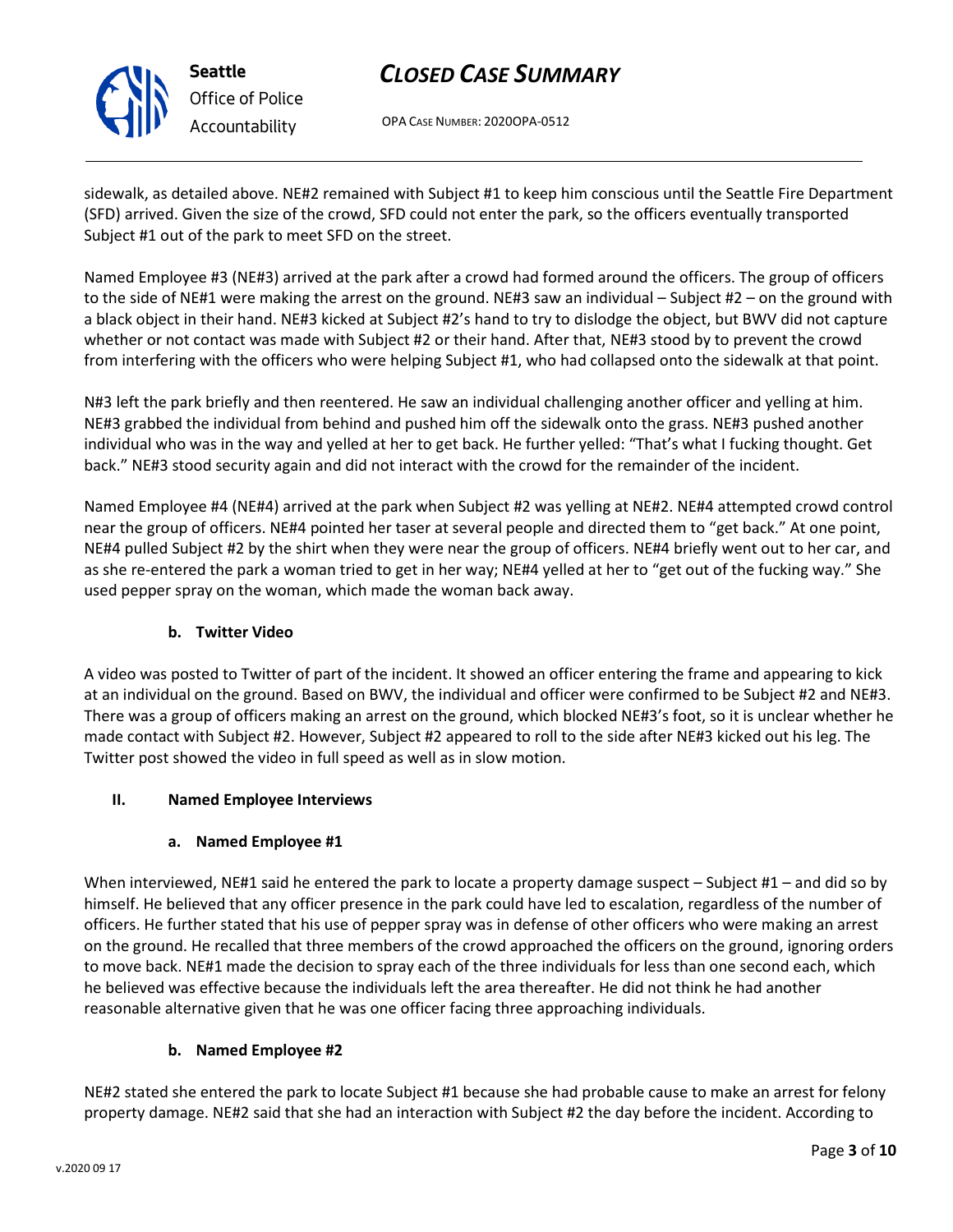OPA CASE NUMBER: 2020OPA-0512

NE#2, Subject #2 yelled profanities at NE#2 and threatened to hurt her the next time they interacted. When Subject #2 approached NE#2 on the date of the incident, NE#2 stated that her goal was to create space between herself and Subject #2 so that she could help the officers assisting Subject #1. She did so by pushing Subject #2 with two hands in their chest. NE#2 believed this had the desired outcome of creating space and allowing her to reach Subject #1 and help get him out of the park.

### **c. Named Employee #3**

NE#3 explained that he responded to the "Help the Officer" call, which meant that all available officers were needed at the incident scene immediately. When he arrived, the crowd was already hostile, and he had to yell at people to move out of the way as he ran to help the other officers in the park.

NE#3 was asked about the allegation that he kicked at Subject #2's hand while they were on the ground. He explained that he believed Subject #2 had a knife because he saw they were holding a black object. After the incident, he found out that Subject #2 was actually holding a body camera that had fallen. NE#3 did not believe his foot actually made contact with Subject #2, which is why he did not report the incident at that time.

NE#3 further explained his professionalism allegation. He said that he did not have any other crowd control tools on him besides a taser and a gun. He believed the individuals that he ended up shoving aside were squaring up to another officer. He wanted to get them to back off without having to use his taser or gun. He chose to use intimidation tactics, which he believed had the desired effect of getting the two individuals to back away from the officers. NE#3 recognized that his statements could have been perceived as unprofessional but said that he preferred to try the intimidation tactics so that he could avoid using force.

### **d. Named Employee #4**

NE#4 explained that she believed Subject #2 posed a threat to the officers who were making the arrest on the ground. She did not believe she had a reasonably effective alternative to pulling Subject #2 away by the shirt. She said that, after returning to her patrol vehicle, she needed to get back to the other officers quickly, and that members of the crowd were attempting to get in her way and keep her from helping the other officers with Subject #1. She further explained her deployment of pepper spray on a woman who she believed had "squared up" to her. She described the spray as "brief," and that it had the desired effect to get the woman away who she believed was attempting to impede her.

### **ANALYSIS AND CONCLUSIONS:**

### **Named Employee #1 - Allegation #1**

### *8.300 Use of Force 3. Officers Will Use OC Spray, Including for Crowd Dispersal or Protection, Only When Such Force is Objectively Reasonable, Necessary, and Proportional*

SPD Policy 8.300-POL-5(3) permits officers to use OC spray only when reasonable, necessary, and proportional under the totality of the circumstances. SPD Policy 8.300-POL-5(3).

NE#1 used pepper spray on three individuals who he believed were attempting to interfere in the arrest of Subject #1 and who, in NE#1's perspective, posed a threat of harm to officers.



**Seattle** *Office of Police Accountability*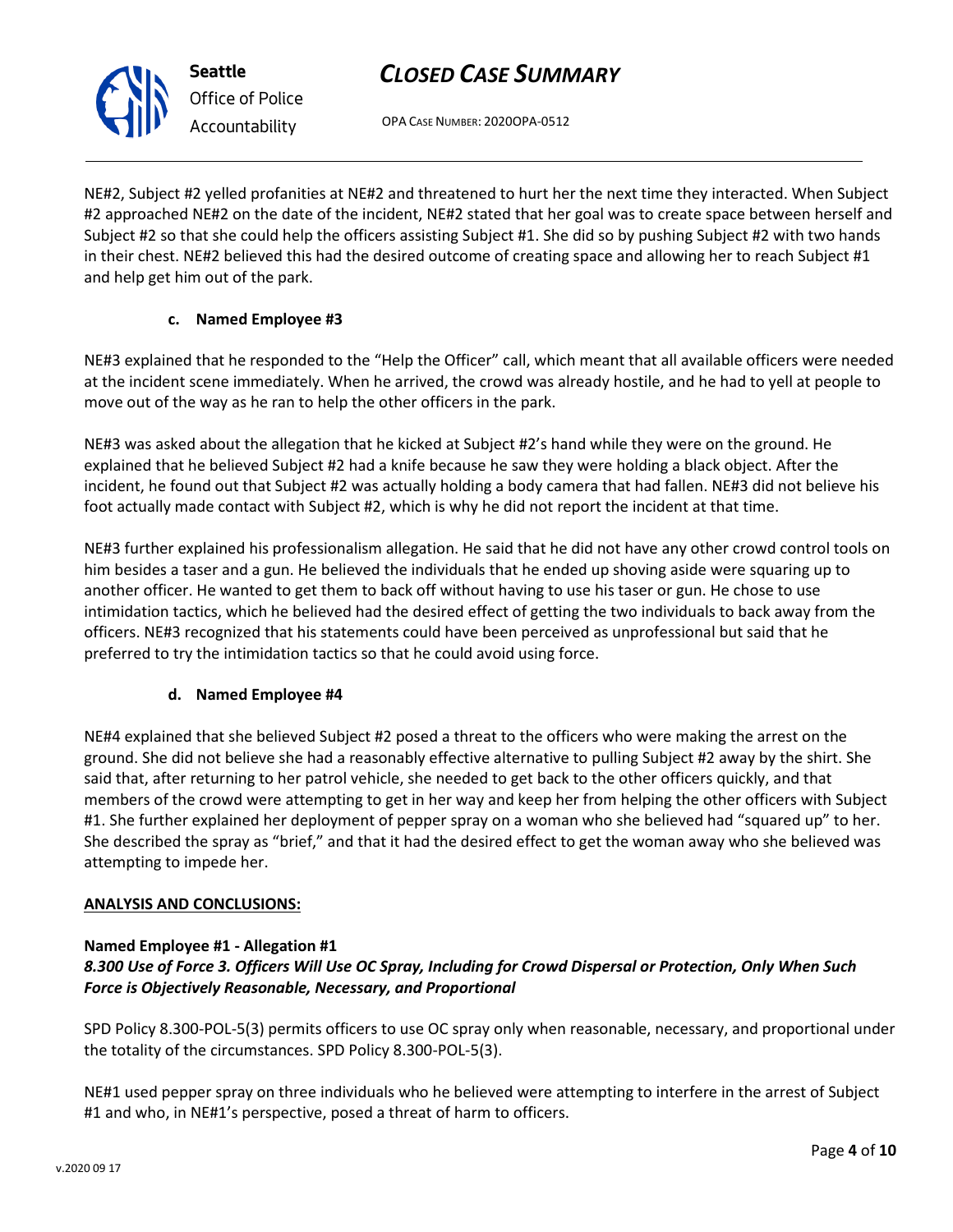### enforcement priorities, that seek to minimize the likelihood of the need to use force during an incident and increase the likelihood of voluntary compliance." (SPD Policy 8.100-POL)

### The policy further instructs that: "When safe and feasible under the totality of circumstances, officers shall attempt to slow down or stabilize the situation so that more time, options and resources are available for incident resolution." (SPD Policy 8.100-POL-1) Officers are also required, "when time and circumstances permit," to "consider whether a subject's lack of compliance is a deliberate attempt to resist or an inability to comply based on factors" such as "mental impairment…drug interaction…[and/or] behavioral crisis." (*Id*.) These mental and behavioral factors should be balanced by the officer against the facts of the incident "when deciding which tactical options are the most appropriate to bring the situation to a safe resolution." (*Id*.)

*8.100 De-Escalation 1. When Safe, Feasible, and Without Compromising Law Enforcement Priorities, Officers Shall* 

"De-escalation tactics and techniques are actions used by officers, when safe and without compromising law

(*Id*.) De-escalation is inarguably a crucial component of the Department's obligations under the Consent Decree; however, it is not purposed to act as an absolute bar to enforcing the law when necessary. That being said, where officers fail to fully de-escalate and instead act in a manner that increases the need for force and the level of force used, such conduct is inconsistent with the Department's policy and expectations.

BWV showed that, immediately before the pepper spraying, the crowd was hostile and was actively trying to prevent the arrest of Subject #1. Moreover, all of the individuals targeted had been either physically engaging with

officers, were on the ground trying to interfere with officers and/or to stop them from pulling Subject #1 away, or were advancing within less than a foot of the arrest. When NE#1 deployed pepper spray, he and other officers simultaneously yelled move back. The deployment caused all of the individuals to back away from the officers and provided a buffer to allow them to make the arrest.

Only one of NE#1's pepper spray deployments was, in OPA's opinion, questionable. At one point, he sprayed an individual who was in the immediate vicinity of the altercation but appeared to be beginning to move back. NE#1 sprayed the side of his body and face. While a close call, OPA ultimately finds that this use of force did not violate policy. Fundamental to this determination is the recognition that it was a chaotic situation with a hostile crowd and ongoing physical disturbances. OPA also notes that NE#1 was required to make a split-second decision based on the immediacy of what he was facing. While, in hindsight, a different judgement – including not deploying at this individual – would have been the better course of action, this does not cause NE#1's force to be inconsistent with policy and further is not an appropriate standard under the case law and policy under which to evaluate NE#1's conduct. Ultimately, OPA finds that the remainder of the pepper spray deployments by NE#1 were in line with policy

for the reasons stated herein.

**Named Employee #1 - Allegation #2**

*Use De-Escalation Tactics*

**Seattle**

*Office of Police Accountability*

Accordingly, OPA recommends that this allegation be Not Sustained – Lawful and Proper.

### Recommended Finding: **Not Sustained (Lawful and Proper)**

# *CLOSED CASE SUMMARY*

OPA CASE NUMBER: 2020OPA-0512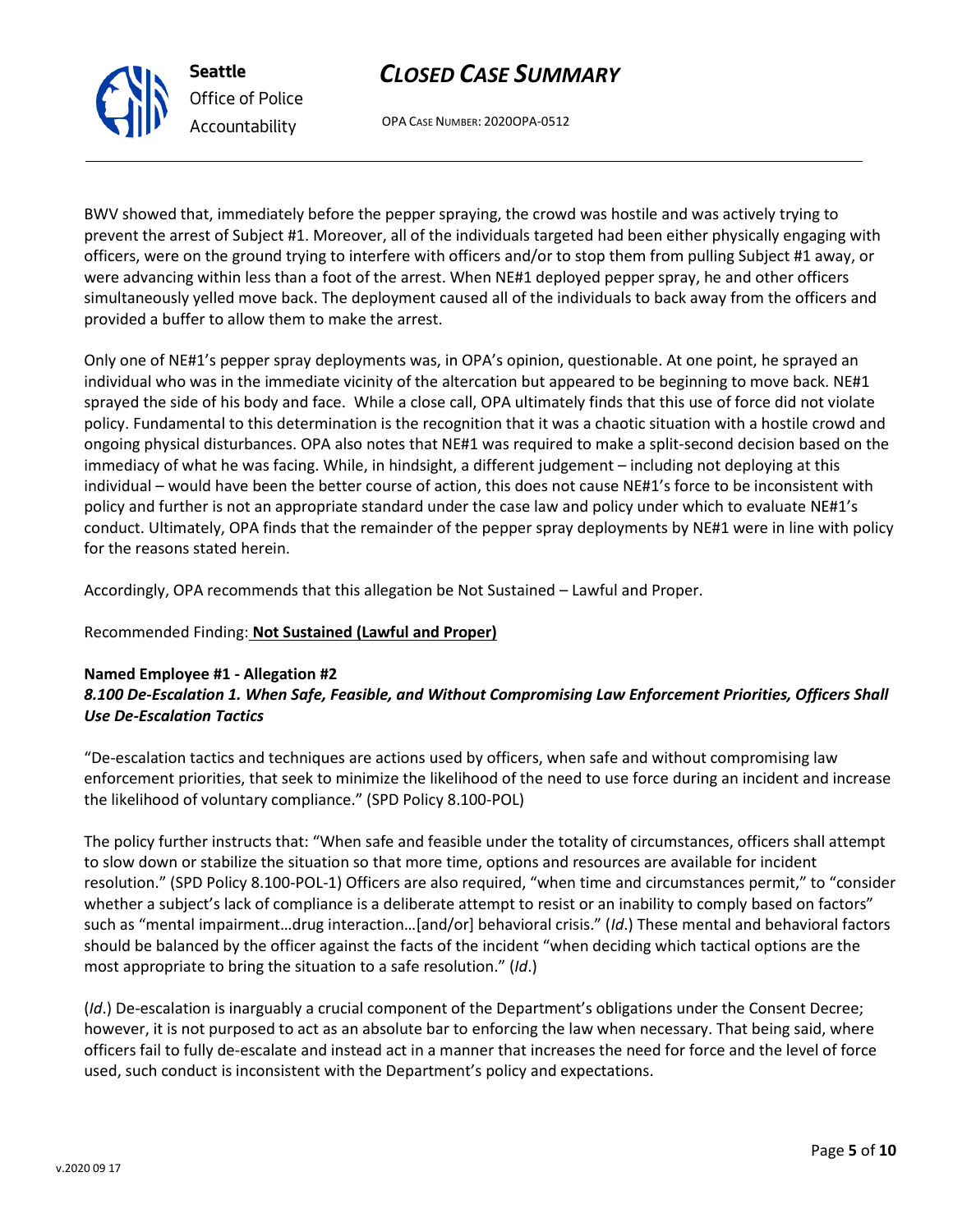

OPA CASE NUMBER: 2020OPA-0512

NE#1 initially entered the park alone, contrary to general guidance from supervisors. Upon review, OPA finds that the individuals in the park started to become hostile as more officers arrived at the scene. NE#1 was focused on contacting Subject #1, and as a result was unable to keep those individuals from forming a crowd. This eventually impeded his ability to escort Subject #1 out of the park.

However, OPA cannot say with certainty that had NE#1 acted differently, this incident would not have occurred. There was already significant hostility between members of the public and officers at the time of the incident. While NE#1's decision to enter the park alone could have escalated the situation because NE#1 alone lacked the tools and capacity to control a crowd, it is also plausible that this would have been the case even if multiple officers had entered the park at the same time.

OPA finds it significant that, aside from initially entering into the park by himself, NE#1 did not engage in any words or actions that were escalatory. To the contrary, he remained calm and tried to convince Subject #1 to comply and the other individuals to back away until the time came where force was required. As such, even though OPA finds that decision to enter the park alone to not be optimal, there was no indication that NE#1 engaged in any affirmative acts that increased the likelihood for force.

Given this, OPA does not believe that a Sustained finding is warranted and, instead, recommends that NE#1 receive the below Training Referral.

• **Training Referral**: NE#1 should receive retraining and counseling from his chain of command concerning his decision-making here and why a better course of action would have been preferred. The chain of command should specifically discuss his decision to enter the park alone, despite guidance to the contrary, as well as how that conduct could have been at odds with the requirements of the de-escalation policy. This retraining and counseling should be documented, and this documentation should be maintained in an appropriate database.

Recommended Finding: **Not Sustained (Training Referral)**

## **Named Employee #2 - Allegation #1**

### *8.100 De-Escalation 1. When Safe, Feasible, and Without Compromising Law Enforcement Priorities, Officers Shall Use De-Escalation Tactics*

The BWV from a witness officers showed Subject #2 address NE#2 with profanity when she approached ("you dusty ass bitch, you bitch, you fucking bitch"). As Subject #2 made the comments, Subject #2 took a step towards NE#2. NE#2 yelled: "Get out of my face." NE#2 then pushed Subject #2 back with two hands. Subject #2 responded immediately to the push, as did other individuals in the crowd.

NE#2 later explained that she pushed Subject #2 back because she perceived Subject #2's actions and statements to present a theat. NE#2 also explained that Subject #2 had threatened her with physical harm the day before and that Subject #2's actions during this incident appeared to be related to Subject #2 potentially carrying out that threat.

OPA finds no evidence in the record undermining NE#2's relating of Subject #2's prior threats. In addition, Subject #2's conduct appeared consistent with animus to NE#2. Notably, when NE#2 walked up, Subject #2 immediately advanced towards her and began using profanity towards her. It appeared that Subject #2 knew and had significant anger towards NE#2.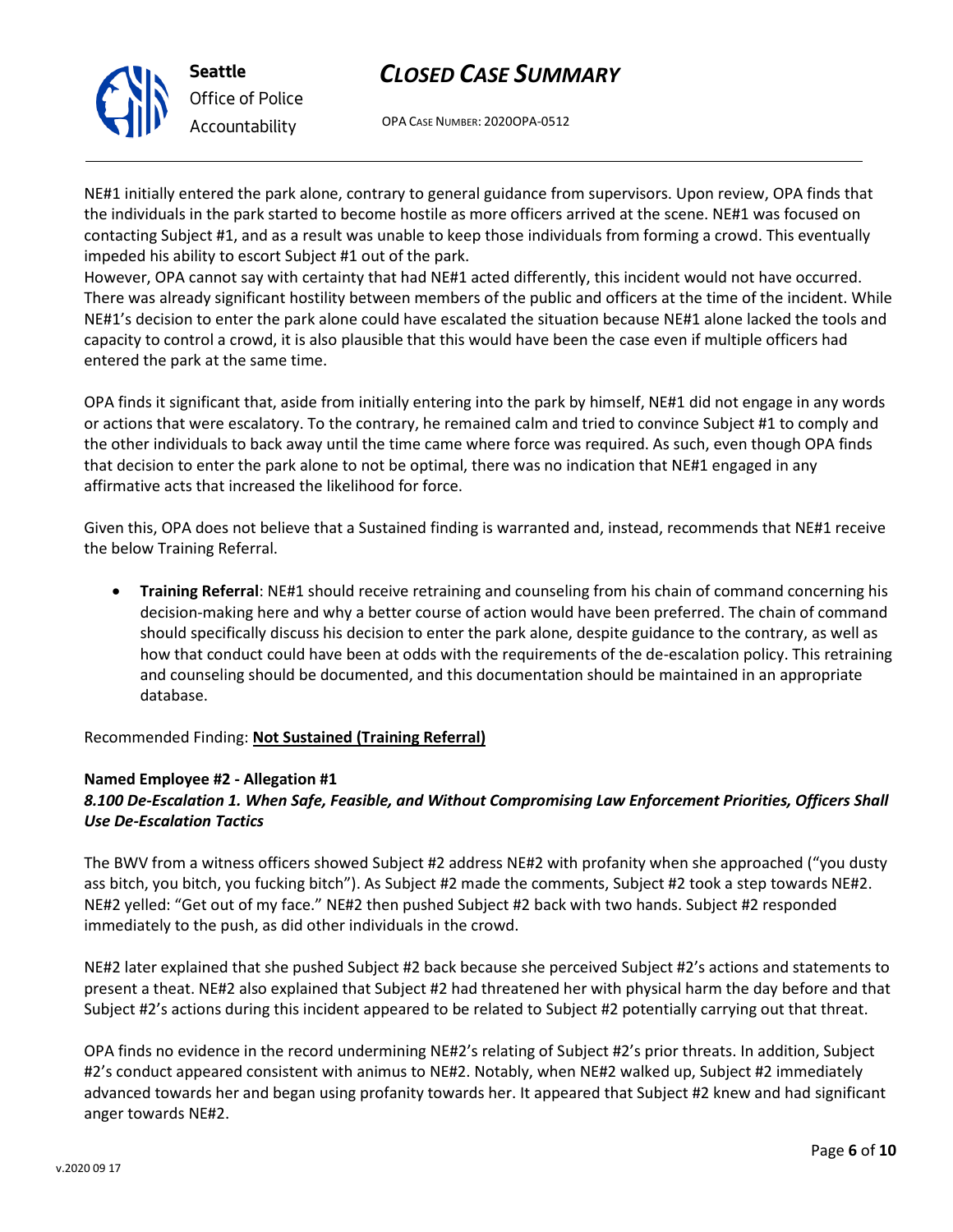OPA CASE NUMBER: 2020OPA-0512

Given this, OPA does not believe that the push violated the de-escalation policy. OPA agrees that NE#2 had a legitimate law enforcement interest in preserving her safety and, given the confluence of Subject #2's words, actions, and prior threat, she was permitted to act to move Subject #2 away from her. While the push indisputably escalated both Subject #2's and the crowd, given the justification for NE#2's conduct and her need to act, this does not constitute a violation of this policy.

Accordingly, OPA recommends that this allegation be Not Sustained – Lawful and Proper.

## Recommended Finding: **Not Sustained (Lawful and Proper)**

## **Named Employee #2 - Allegation #2** *8.200 Using Force 2. Use of Force: When Prohibited*

SPD Policy 8.200-POL-2 prohibits the use of force in certain situations. (SPD Policy 8.220(2)) For example, an officer is prohibited from using forced to punish or retaliate against an individual. (*Id*.) An officer is also prohibited from using force against individuals who "only verbally confront them unless the vocalization impedes a legitimate law enforcement function." (*Id*.)

As discussed above, NE#2's use of force was not premised solely on Subject #2's statements and profanity towards her. Instead, it was based on the prior threat Subject #2 made to harm NE#2, coupled with the tenor and nature of Subject #2's statements and her advancing towards NE#2. Accordingly, OPA finds that the force was appropriate and not purposed to punish or retaliate against Subject #2.

For these reasons, OPA recommends that this allegation be Not Sustained – Unfounded.

## Recommended Finding: **Not Sustained (Unfounded)**

## **Named Employee #3 - Allegation #1 8***.200 Using Force 1. Use of Force: When Authorized*

SPD Policy 8.200(1) requires that force used by officers be reasonable, necessary and proportional. Officers shall only use "objectively reasonable force, proportional to the threat or urgency of the situation, when necessary, to achieve a law-enforcement objective." Whether force is reasonable depends "on the totality of the circumstances" known to the officers at the time of the force and must be balanced against "the rights of the subject, in light of the circumstances surrounding the event." (SPD Policy 8.050.) The policy lists a number of factors that should be weighed when evaluating reasonableness. (*See id*.) Force is necessary where "no reasonably effective alternative to the use of force appeared to exist" and "the amount of force used was reasonable to effect the lawful purpose intended." (*Id*.) Lastly, the force used must be proportional to the threat posed to the officer. (*Id*.)

From OPA's review of the BWV and the third-party video, it cannot conclusively determine whether NE#3 kicked Subject #2. While Subject #2 appear to roll after the kick, OPA could not verify whether this was the result of physical contact by NE#3. He denied that he made contact with Subject #2, and Subject #2 did not participate in an OPA interview to provide a counter to that assertion.



**Seattle** *Office of Police Accountability*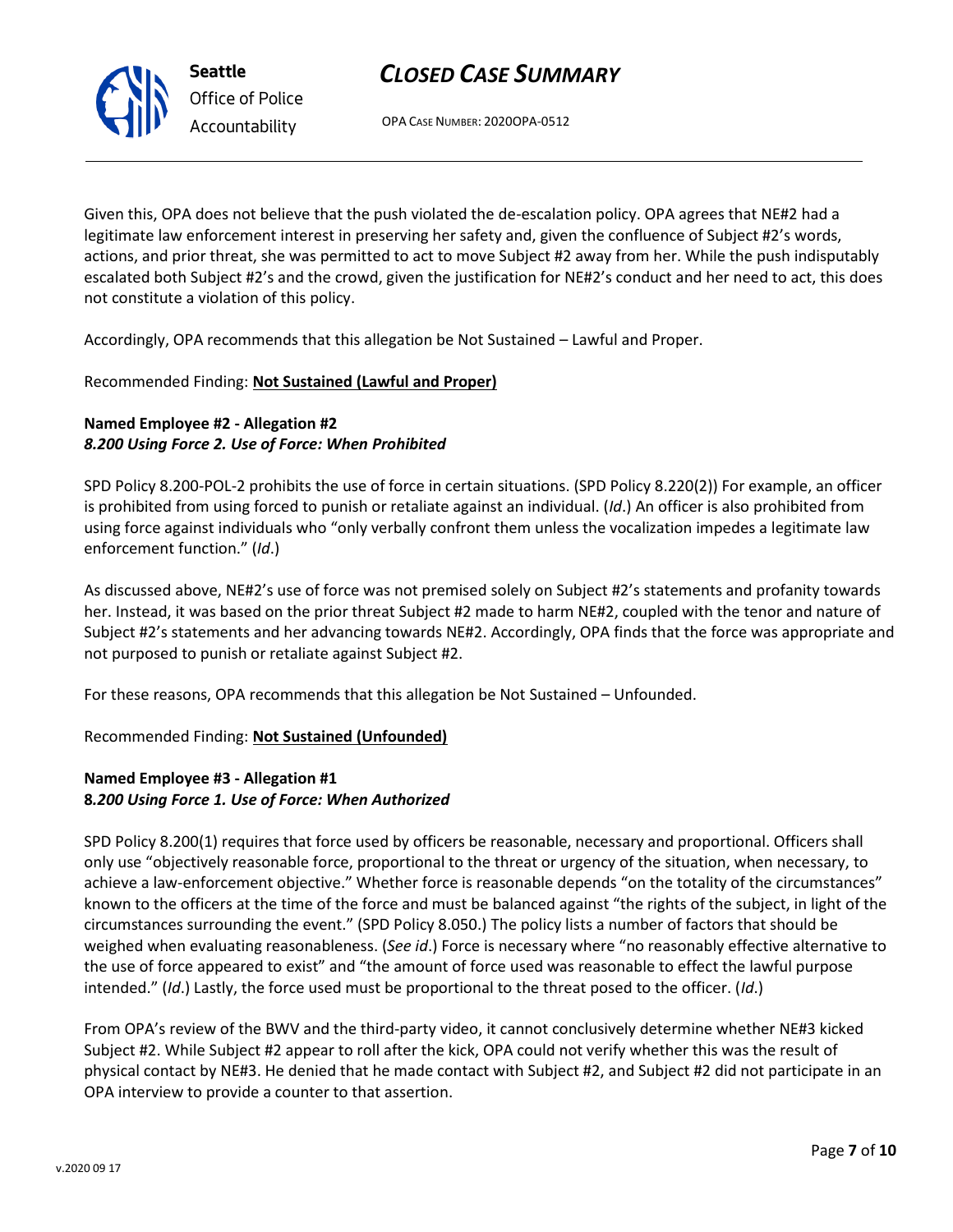OPA CASE NUMBER: 2020OPA-0512

Even if NE#3 did so do, it may not have violated policy. Assuming it was true that he perceived that Subject #2 had a knife and he kicked out to knock the knife away, this may very well have been consistent with policy. In support of his recitation of the events was the fact that Subject #2 appeared to be holding a black object, even though that item was later determined to be a BWV camera that had fallen to the ground. However, depending on the nature of the kick and whether it targeted Subject #2's head or body rather than the hand, it still could have violated the necessity and proportionality elements of the use of force policy, regardless of whether NE#3 legitimately perceived Subject #2 to be a present danger.

Without a conclusive view of the kick and whether and where it impacted, OPA cannot assess whether or not it violated policy. Accordingly, OPA recommends that this allegation be Not Sustained – Inconclusive.

### Recommended Finding: **Not Sustained (Inconclusive)**

### **Named Employee #3 - Allegation #2** *8.400 Use of Force Reporting and Investigation 1. Officers Shall Document in a Use-of-Force Report All Uses of Force Except De Minimis Force*

SPD Policy 8.400-POL-1 requires that officers report all uses of force except de minimis force. This policy defines different levels of force and is intended to devote greater resources to reviewing more serious types of force. (*Id*.)

OPA finds two main problems with NE#3's compliance with this policy. First, NE#3 did not initially report that he kicked at Subject #2. He explained that this was because he did not believe that he made contact with Subject #2; however, he did not foreclose that it was a possibility. Given this, NE#3 should have at the very least notified a supervisor that he kicked at Subject #2. Second, NE#3's later documentation indicated that he "kicked" and pushed people in the crowd. NE#3 later clarified that he should have written "kicked at" instead of "kicked"; however, this yields the conclusion that his report was inconsistent, if not deficient.

As discussed above, OPA could not conclusively determine whether NE#3 actually made contact with Subject #2. If he had done so and failed to report that force, OPA would have recommended that this allegation be Sustained. However, given that this is not established, OPA believes that the other concerns identified with NE#3's force reporting are better addressed via a Training Referral.

• **Training Referral:** NE#3's chain of command should ensure that, in the future, NE#3 notifies a supervisor of and timely documents reportable and potential high-level uses of force. NE#3 should also be reminded to ensure that his use of force reporting is complete, accurate, and consistent. This retraining and counseling should be documented, and this documentation should be maintained in an appropriate database.

Recommended Finding**: Not Sustained (Training Referral)**

## **Named Employee #3 - Allegation #3** *5.001 Standards and Duties 10. Employees Shall Strive to be Professional*

SPD Policy 5.001-POL-10 requires that SPD employees "strive to be professional." The policy further instructs that "employees may not engage in behavior that undermines public trust in the Department, the officer, or other officers" whether on or off duty. (SPD Policy 5.001-POL-10.) The policy further states the following: "Any time



**Seattle** *Office of Police Accountability*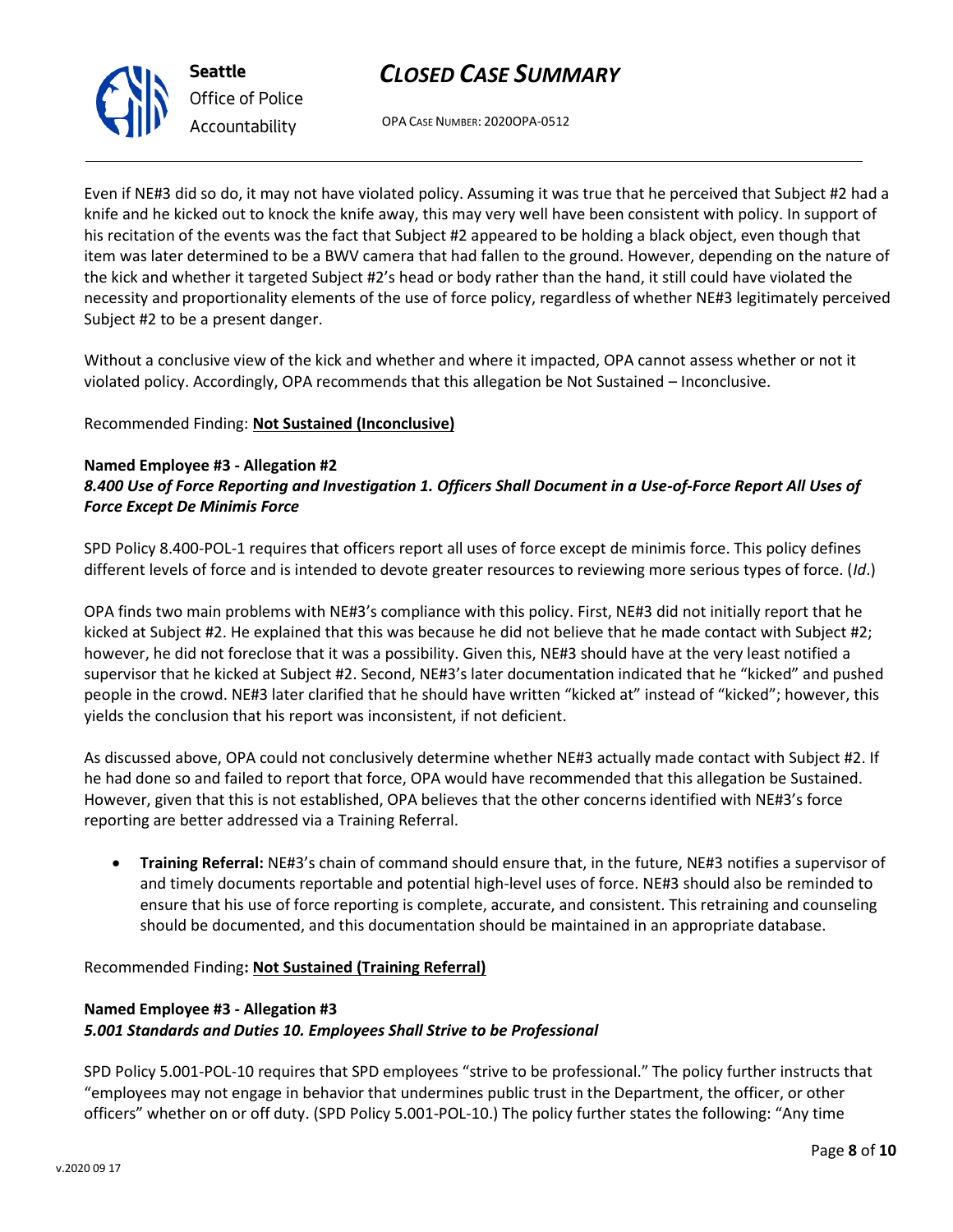

OPA CASE NUMBER: 2020OPA-0512

employees represent the Department or identify themselves as police officers or Department employees, they will not use profanity directed as an insult or any language that is derogatory, contemptuous, or disrespectful toward any person." (*Id*.) Lastly, the policy instructs Department employees to "avoid unnecessary escalation of events even if those events do not end in reportable uses of force." (*Id*.)

OPA understands NE#3's stated purpose for using profanity towards the crowd. OPA also recognized that it was used to accentuate NE#3's statement and was not purposed as an insult. However, as NE#3 recognized, his comment was problematic and should have been avoided.

Under the circumstances of this case and given the exigent nature of what was going on, OPA declines to find that N#3's use of profanity was so egregious so as to warrant a Sustained finding. Instead, OPA recommends that NE#3 receive the below Training Referral.

• **Training Referral:** NE#3's chain of command should discuss his comment and use of profanity towards demonstrators and remind him that he should made every attempt to avoid such statements in the future. The chain of command should review the BWV of this incident with NE#3 and discuss other strategies for obtaining voluntary compliance with lawful orders, including various verbal de-escalation strategies. This training should be documented, and that documentation retained in an appropriate database.

### Recommended Finding: **Not Sustained (Training Referral)**

### **Named Employee #4 - Allegation #1** *8.200 Using Force 1. Use of Force: When Authorized*

OPA finds that the force NE#4 used against Subject #2 to get them away from the group of officers making an arrest was de minimis because NE#4 grabbed the back of Subject #2's shirt to get them to move away. This force was not meant to harm or injure Subject #2, and it did not appear to do so. It was also reasonable and necessary to prevent interference with the ongoing arrest, and, like the above push by NE#2, was proportional to both the risks posed by the crowd and the possibility that Subject could possibly interfere.

As such, OPA recommends that this allegation be Not Sustained – Lawful and Proper.

### Recommended Finding**: Not Sustained (Lawful and Proper)**

### **Named Employee #4 - Allegation #2**

### *8.300 Use of Force 3. Officers Will Use OC Spray, Including for Crowd Dispersal or Protection, Only When Such Force is Objectively Reasonable, Necessary, and Proportional*

NE#4 used pepper spray against a woman who approached her, and who NE#4 believed "squared up" to her.

The BWV showed NE#4 walking through a largely hostile crowd towards other officers. A woman who had a phone in her hand, made a loud noise when NE#4 walked towards her and appeared to take a step towards NE#4. NE#4 reacted by saying "get out of the fucking way" and moving the woman to the side. While not completely clear given the angle of NE#4's BWV, it appeared that the woman may have pushed out with her hand towards NE#4 or started to do so. NE#4 then deployed a burst of pepper spray, causing the woman to move back.